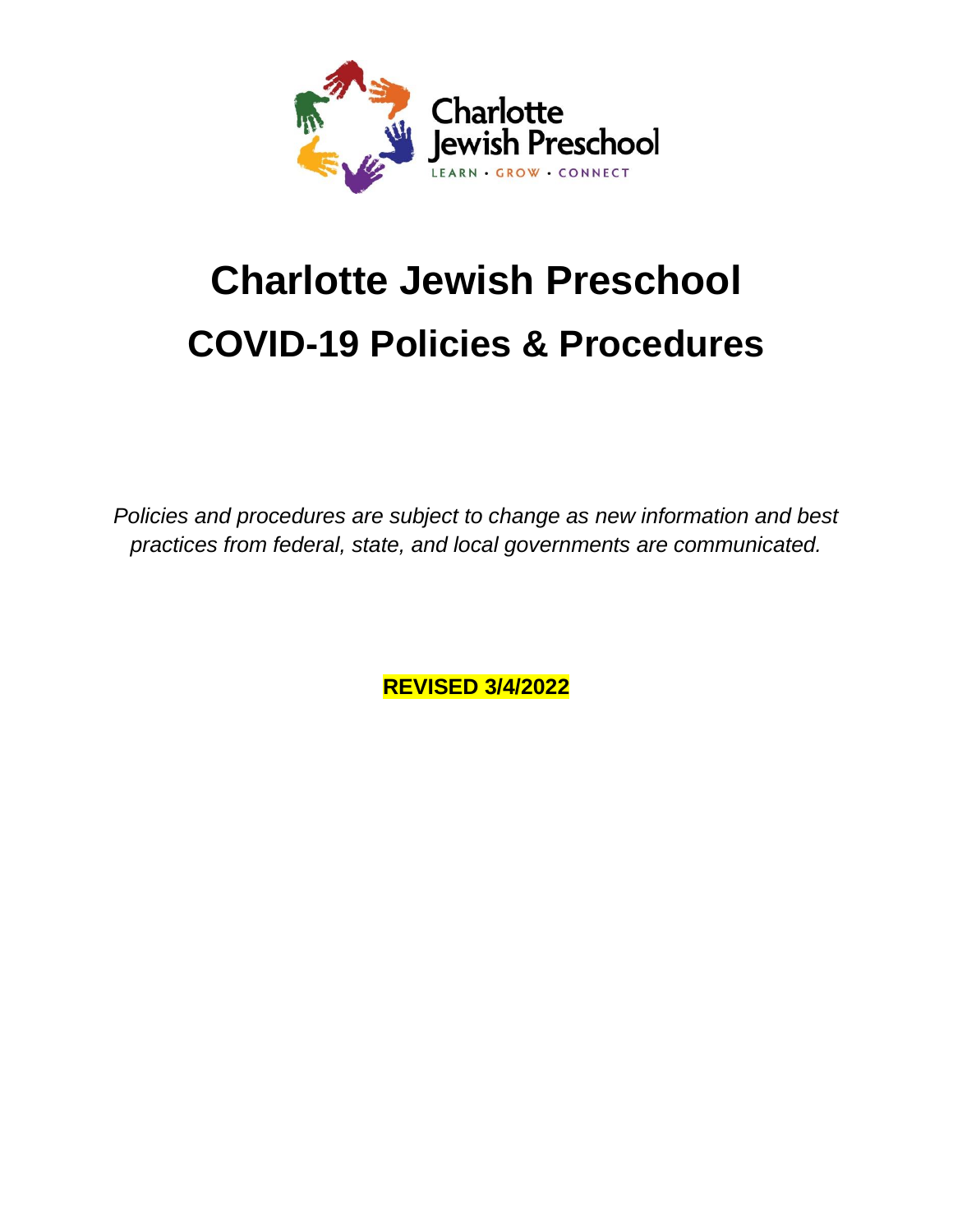# Contents

| Current Public Health Guidance from the NC Department of Health and Human Services |  |
|------------------------------------------------------------------------------------|--|
|                                                                                    |  |
|                                                                                    |  |
|                                                                                    |  |
|                                                                                    |  |
|                                                                                    |  |
|                                                                                    |  |
|                                                                                    |  |
|                                                                                    |  |
|                                                                                    |  |
|                                                                                    |  |
|                                                                                    |  |
|                                                                                    |  |
|                                                                                    |  |
|                                                                                    |  |
|                                                                                    |  |
|                                                                                    |  |
|                                                                                    |  |
|                                                                                    |  |
|                                                                                    |  |
|                                                                                    |  |
|                                                                                    |  |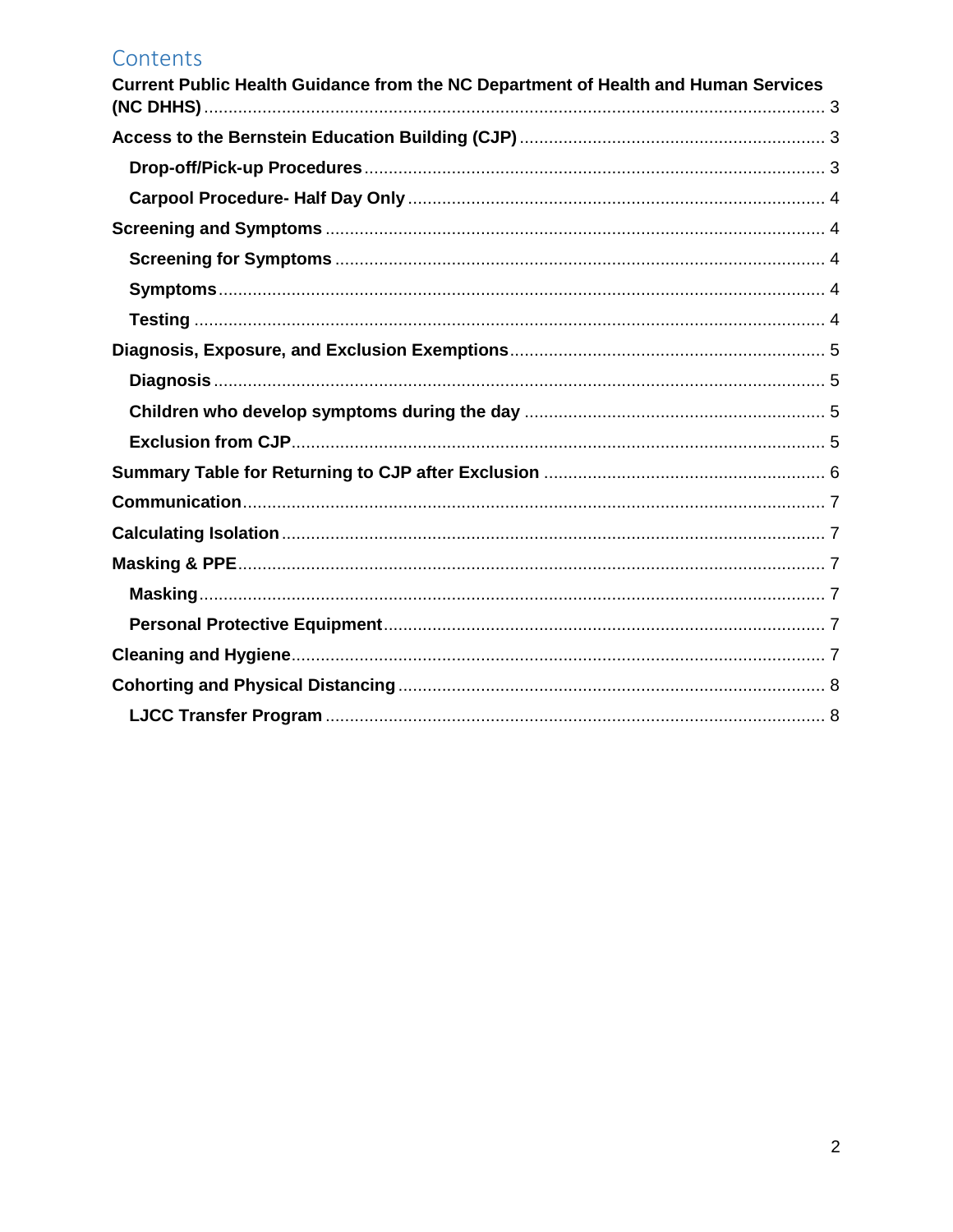#### **CJP is required to follow the recommendations of the Mecklenburg County Health Department if someone at CJP has tested positive for COVID-19.**

#### <span id="page-2-0"></span>**Current Public Health Guidance from the NC Department of Health and Human Services (NC DHHS)**

As the pandemic evolves, the North Carolina Department of Health and Human Services (NC DHHS) is applying the most effective and appropriate public health tools for the current phase of the pandemic. As the United States and North Carolina emerge from the latest surge, the COVID-19 landscape looks different today than it did two years ago or even two months ago. More has been learned about the virus and effective tools to reduce the risk to people. Based on the emerging science and evidence, NC DHHS is adapting its guidance to allow North Carolinians to get back to the people, experiences, and places they love.

*This document is intended to guide the Charlotte Jewish Preschool (CJP) community in making informed, responsible, and compliant decisions as we work together to minimize the risk of exposure of COVID-19 to both the staff and children in CJP's care. These policies are made in concert with the NC DHHS Toolkit, current CDC recommendations, and other local governing bodies. CJP will consult with the Mecklenburg County Health Department (MCHD) on an as-needed basis and the MCHD has final authority.* 

*Thank you for your partnership as we navigate the best practices on keeping a healthy, safe, and engaging learning environment for our children*.

In this document we address all of our efforts to minimize the exposure, and spread of COVID-19 such as:

- Access to The Bernstein Education Building (CJP)
- Symptoms
- Diagnosis and Exclusion Exemptions
- Communication
- Masking & PPE
- Cleaning & Hygiene
- Cohorting

# <span id="page-2-1"></span>**Access to the Bernstein Education Building (CJP)**

- Access to CJP will be granted to students, one parent/caregiver per child, staff, therapists, and emergency personnel only.
- All parents/caregivers, children, and therapists will enter through the main entrance.
- Therapists must check in with the office and work with children in a separate classroom (away from other CJP students).

#### <span id="page-2-2"></span>**Drop-off/Pick-up Procedures**

- One parent/caregiver per child will be able to walk their child(ren) to the door of the classroom. As most children are not yet vaccinated, parents/caregivers will not be allowed in the classrooms at this time.
- Drop off must take place within 15 minutes of entering the CJP.
- Please check in and check out your student via brightwheel every day. If you are having difficulty connecting to brightwheel while in CJP, please connect to our Wi-Fi:
	- Wi-Fi: CJP
	- Password: Cjp6776!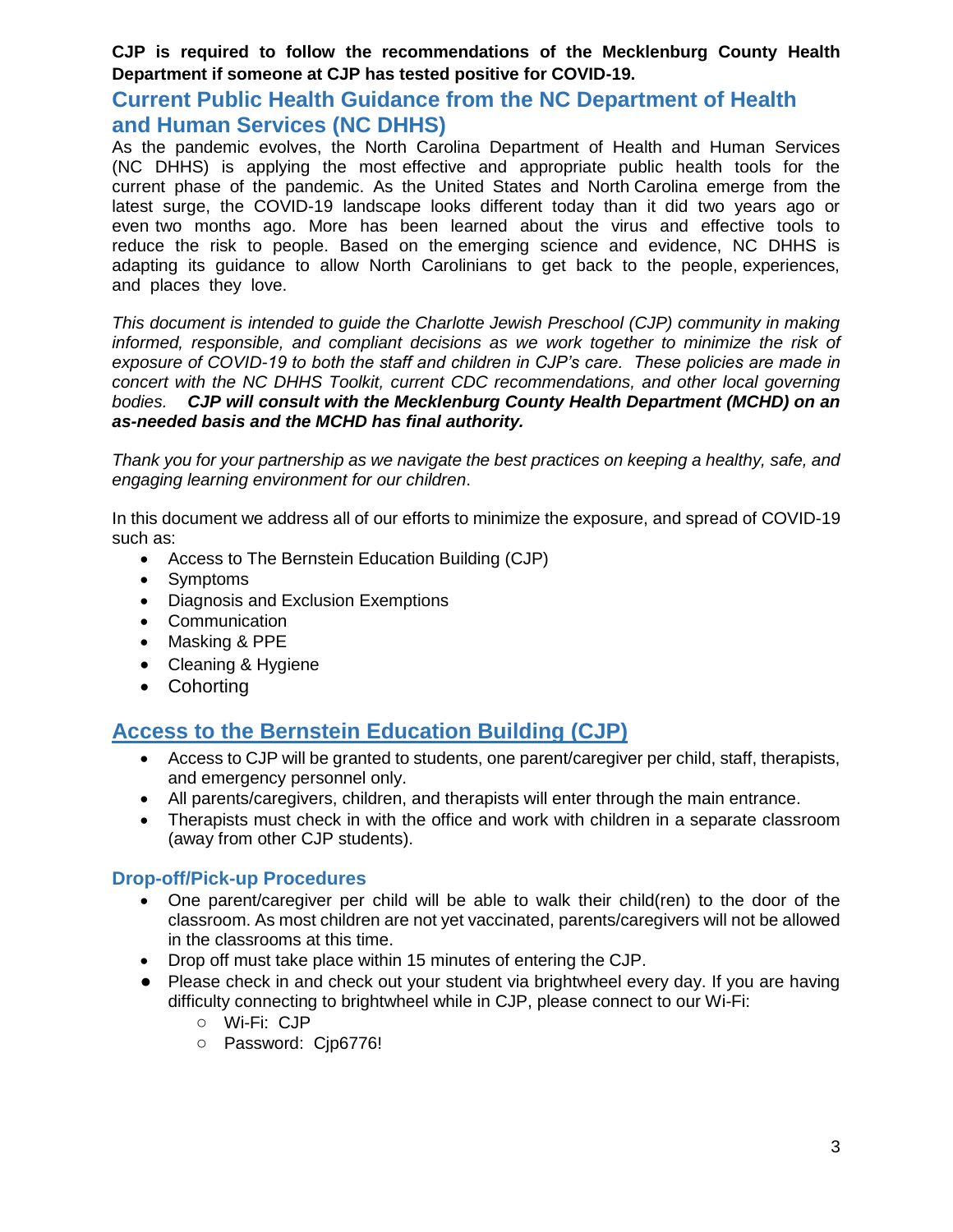#### <span id="page-3-0"></span>**Carpool Procedure- Half Day Only**

- Half Day Parents are responsible for transferring their children in and out of their car seat, including buckling children in.
- We strongly encourage everyone's participation in carpool particularly in the afternoons as we work to limit the amount of adults in the building.

# <span id="page-3-1"></span>**Screening and Symptoms**

# <span id="page-3-2"></span>**Screening for Symptoms**

CJP will:

- Have families conduct daily home-based monitoring of symptoms before drop off/checkin and keep children home if symptomatic.
- Exclude children or staff if any symptoms of COVD-19 are present, regardless of negative COVID-19 test, until they meet criteria for return.
- Have staff perform daily self-monitoring of COVID-19 symptoms before coming to work and stay home if symptomatic.
- Require staff who are not up-to-date on their vaccines to be tested weekly for COVID-19.
- Have staff monitor for symptoms in staff and children during the day.
- Immediately isolate a person who develops COVID-19 symptoms during the day while at the facility and send him/her and any family member(s) home as soon as possible.
- While waiting for a child who is sick or has tested positive for COVID-19 to be picked up, have a CJP staff member stay with the child in a place isolated from others and, if possible, ventilated to outside air.

## <span id="page-3-3"></span>**Symptoms**

Children, parents, and staff who have symptoms of COVID-19 should stay home and contact their healthcare provider for testing and care. Staying home when sick is essential to keep infections out of CJP and preventing spread to others.

The presence of any of these symptoms suggests the student/staff member may need to be tested for COVID-19:

- Fever (temperature  $100.4$  F or higher) or chills
- Cough
- Shortness of breath or difficulty breathing
- Fatigue
- Muscle or body aches
- Headache
- New loss of taste or smell
- Sore throat
- Congestion or runny nose
- Nausea or vomiting
- Diarrhea

## <span id="page-3-4"></span>**Testing**

#### **Testing for individuals who have symptoms**

Individuals who have symptoms of COVID-19 should stay home and contact their healthcare provider, use other available testing sites, or use at-home antigen tests for diagnostic testing for COVID-19.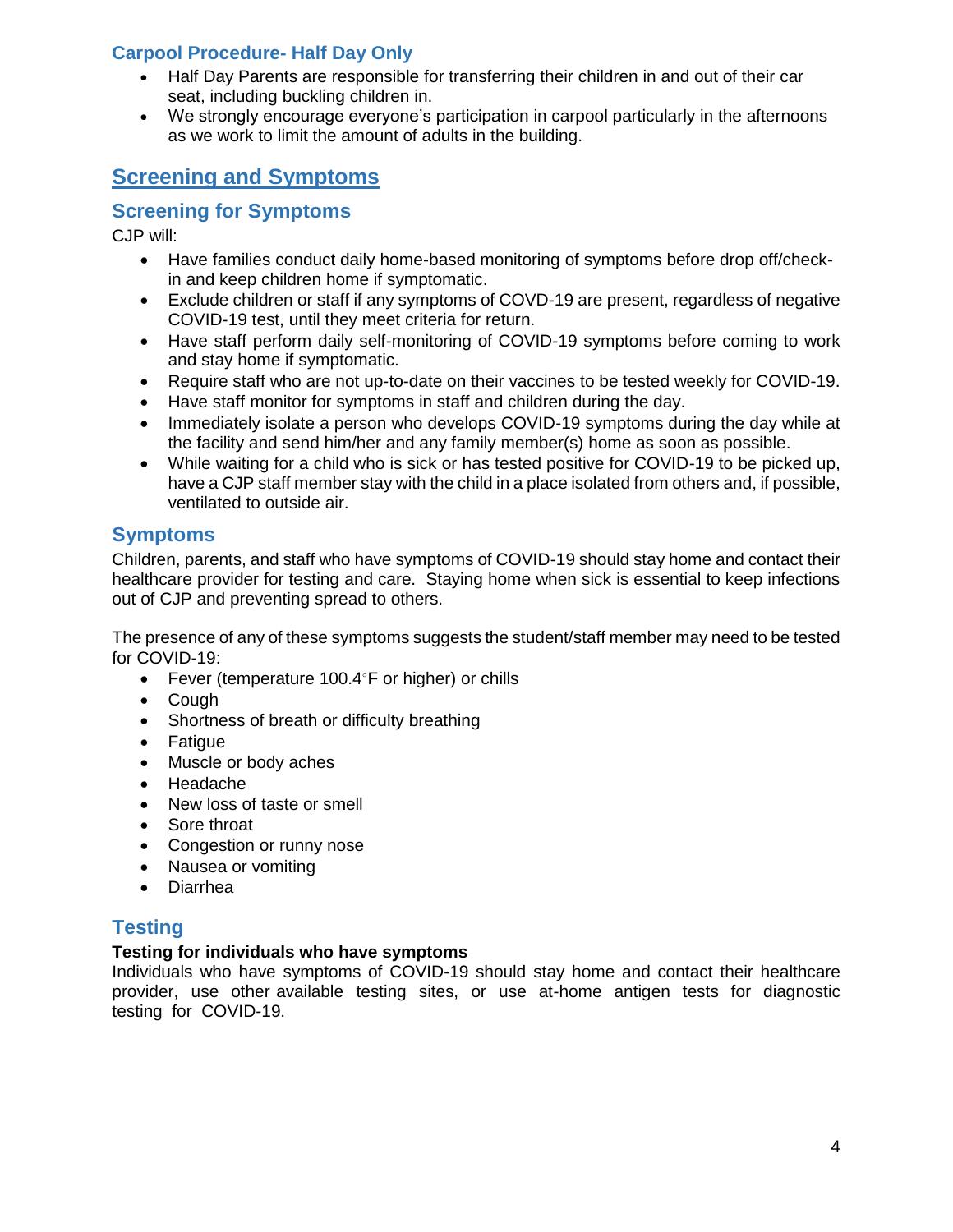#### **Testing for individuals who have been exposed**

Individuals who have been exposed to COVID-19 and **have not developed symptoms should:**

- Be tested on day 5 after exposure, unless the person tested positive for COVID-19 within the last 90 days.
- If the person develops symptoms, he/she should stay home and get tested immediately.
- The individual may choose to test immediately upon notification of exposure and to start isolation period sooner if the test is positive.
- Individuals can use a health care provider or other available testing sites, or use at-home antigen tests for testing for COVID-19.

Individuals who have had a COVID-19 infection in the last 90 days and develop symptoms should consult with health care provider about testing.

# <span id="page-4-0"></span>**Diagnosis, Exposure, and Exclusion Exemptions**

## <span id="page-4-1"></span>**Diagnosis**

Individuals who are diagnosed with COVID-19 must stay home until they meet the criteria for returning to child care. Staying home when sick with COVID-19 is essential to keeping COVID-19 infections out of CJP and preventing spread to others.

CJP will:

- Exclude individuals from CJP who have tested positive for COVID-19.
- Notify Mecklenburg County Health Department if we have reason to suspect an individual within CJP has COVID-19.

## <span id="page-4-2"></span>**Children who develop symptoms during the day**

If a child develops any symptoms of COVID-19, he/she will be separated from others. As per our sick policy, parents/caregivers will have 45 minutes to pick up their sick children.

#### <span id="page-4-3"></span>**Exclusion from CJP**

**Exclusion from CJP for individuals with COVID-19 is required following the specific criteria listed below.**

#### **Exclusion for individuals with COVID-19:**

- Individuals with COVID-19 or symptoms of COVID-19 without a test **must be excluded from CJP for 5 days** after the first day of symptoms or day of specimen collection, if no symptoms.
- Individuals may return to CJP after 5 days if they have no symptoms or symptoms are improving and they have been fever free for 24 hours without the use of fever reducing medications, but must continue to wear a mask for an additional 5 days to minimize the risk of infecting others, unless an exemption to mask use applies. The mask can only be removed during sleeping, eating, and drinking.

#### **Exclusion for individuals who are exposed to COVID-19:**

#### **NC DHHS recommends child care facilities no longer exclude individuals after an identified exposure to COVID-19 (regardless of location of exposure) unless they develop symptoms.**

Although exclusion from child care is no longer recommended following an exposure, when an individual with COVID-19 is identified at CJP: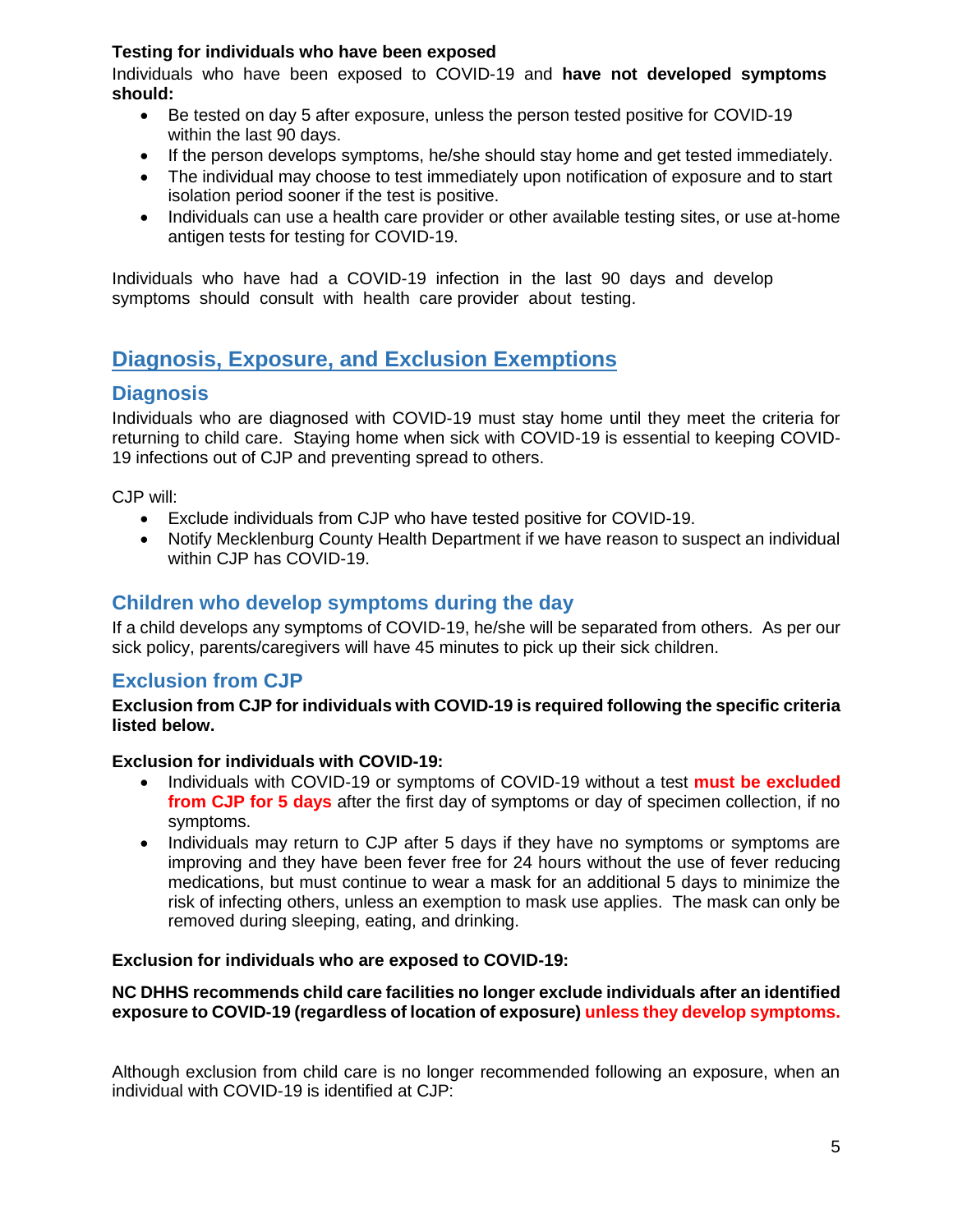- CJP administration will notify staff and families of individuals who have been exposed so they can receive appropriate public health guidance, testing, and access to any resources that might be needed.
- Individuals who have been exposed should:
	- o Wear a well-fitting mask for 10 days after the last know exposure, unless an exemption to mask use applies.
	- o Be tested on day 5 after exposure, unless the individual tested positive for Covid-19 within the last 90 days.
		- If the exposed individual develops symptoms, he/she should stay home and get tested immediately.
		- The exposed individual may also choose to test immediately upon notification of exposure to start isolation period sooner if the test is positive.

# **Summary Table for Returning to CJP after Exclusion**

<span id="page-5-0"></span>**For individuals exposed**, day of exposure is considered day zero (0). **For cases,** day of

| <b>Exclusion</b>                                                          | <b>Scenario</b>                                                                                                                                                                                                                                                                                                                   | Criteria to return to CJP                                                                                                                                                                                                                                                                                                           |
|---------------------------------------------------------------------------|-----------------------------------------------------------------------------------------------------------------------------------------------------------------------------------------------------------------------------------------------------------------------------------------------------------------------------------|-------------------------------------------------------------------------------------------------------------------------------------------------------------------------------------------------------------------------------------------------------------------------------------------------------------------------------------|
| Category                                                                  |                                                                                                                                                                                                                                                                                                                                   |                                                                                                                                                                                                                                                                                                                                     |
| <b>Positive</b><br>antigen or<br><b>PCR</b><br>without<br>symptoms        | Individual has tested positive with an antigen<br>and/or PCR test but does not have or develop<br>symptoms of COVID-19.                                                                                                                                                                                                           | Individual can return to CJP 5 days after the specimen collection<br>date of the first positive test, as long as they did not develop<br>symptoms. The person must continue to mask for an additional 5<br><b>days</b>                                                                                                              |
| <b>Positive</b><br>antigen or<br><b>PCR</b> test<br>with<br>symptoms      | Individual has symptoms of COVID-19 and<br>has tested positive with an antigen test or<br><b>PCR/molecular test.</b>                                                                                                                                                                                                              | Individual can return to CJP when:<br>He/she completes 5 days of isolation.; AND<br>$\bullet$<br>It has been 24 hours since he/she had a fever (without using<br>$\bullet$<br>fever reducing medicine): AND<br>Other symptoms of COVID-19 are improving.<br>$\bullet$<br>The person must continue to mask for an additional 5 days. |
| <b>Symptoms</b><br>with<br>negative<br>COVID-19<br>test or<br>alternative | Individual has symptoms of COVID-19 but has<br>received a negative test for COVID-19 or has<br>visited a health care provider and received an<br>alternate diagnosis that would explain the<br>symptoms of COVID-19. Alternate diagnosis<br>must be in writing by a doctor and submitted to<br>the CJP office in order to return. | Individual can return to CJP when:<br>It has been at least 24 hours since he/she had symptoms<br>$\bullet$<br>(without using fever reducing medicine); AND<br>He/she has felt well for at least 24 hours and is able to<br>$\bullet$<br>participate in all classroom activities.                                                    |
| diagnosis                                                                 | *In an individual with symptoms, a negative test<br>is defined as<br>1. a negative PCR/molecular or antigen<br>test or<br>Or is fully vaccinated; or has had a<br>2.<br>COVID-19<br>confirmed<br>laboratory<br>infection within the last 3 months.                                                                                |                                                                                                                                                                                                                                                                                                                                     |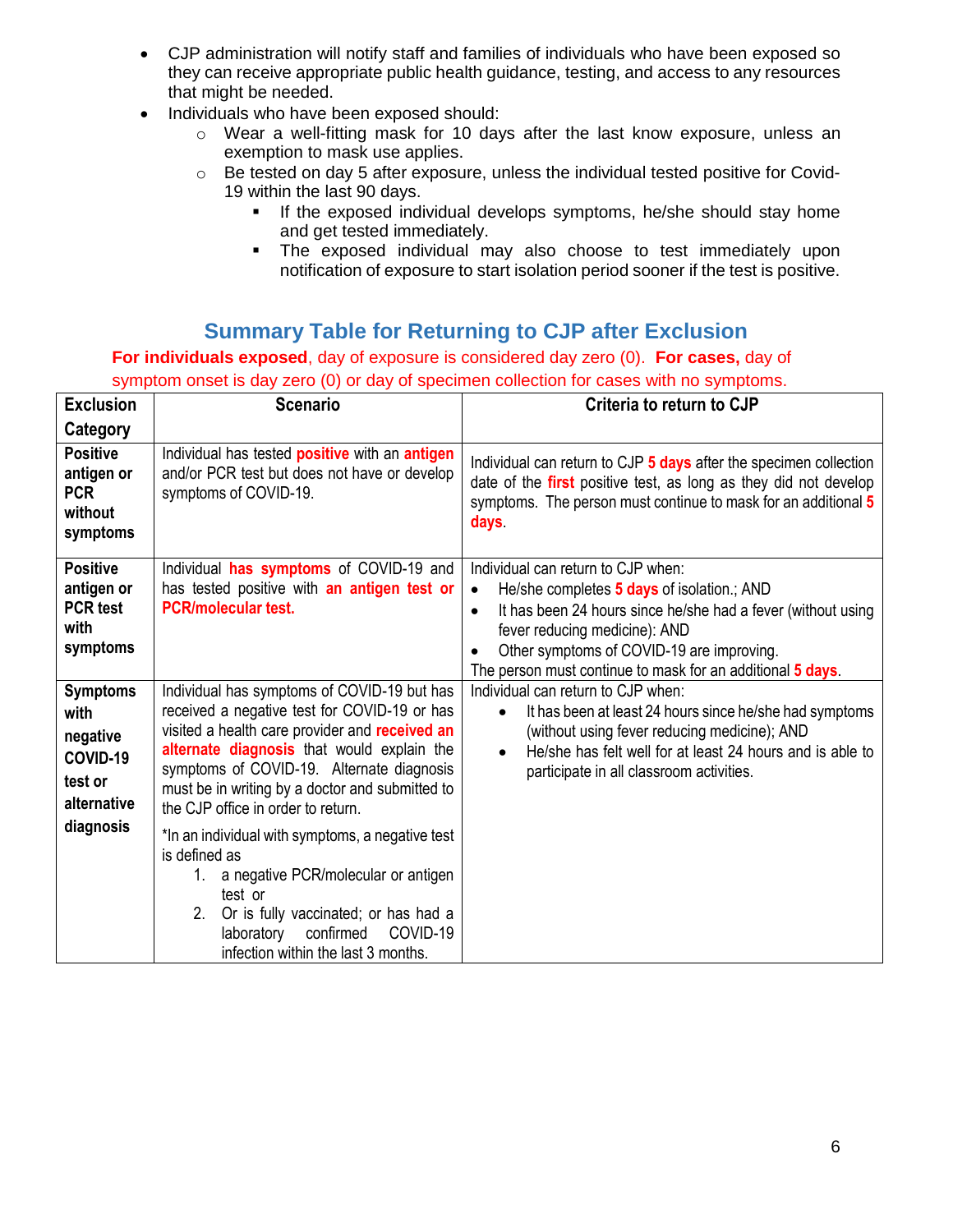# <span id="page-6-0"></span>**Communication**

We ask that you please use this link: [COVID-19 Symptoms & Testing](https://docs.google.com/forms/d/e/1FAIpQLSdYy-MInm66Y-fRGThnePe7xzUjTEqoRFvvg7YTFdDSbqOGGw/viewform?usp=sf_link) to notify us of your child's symptoms and/or testing status during both the weekday and on the weekend. This will ensure that we are receiving the most accurate health data from you in a timely and organized manner.

Please note the administrative team does not check brightwheel or consistently check email on the weekends. This form will serve as the primary communication tool to report positive COVID-19 cases and testing status.

Individual classes and any other exposed individuals will be notified of known direct exposures and confirmed cases only. This communication from CJP will include pertinent information such as symptom onset and exposure date.

## <span id="page-6-1"></span>**Calculating Isolation**

The date of your exposure is considered day 0**. Day 1 is the first full day after your last contact with a person who has had COVID-19.** Child/staff member should stay home and away from other people for at least 5 days.

# <span id="page-6-2"></span>**Masking & PPE**

#### <span id="page-6-3"></span>**Masking**

Consistent and correct mask use adds a layer of protection for the wearer and others in their environment.

- **NC DHHS no longer recommends universal mask requirements in schools or other lower risk settings like child care programs.**
- **Individuals must wear a well-fitting mask, unless an exemption to mask use applies, following a COVID-19 infection upon return to CJP for 10 days from**
	- o **The day symptoms start (if the person has symptoms).**
	- o **The day of specimen collection for individuals with no symptoms.**
- Individuals should wear a well-fitting mask after a known COVID-19 exposure for 10 days after the last know exposure, unless an exemption to mask use applies.

**At this time mask wearing is optional for staff, students and parents. CJP will support any individual ages 2 years and older who choose to wear a mask.**

#### <span id="page-6-4"></span>**Personal Protective Equipment**

Personal Protective Equipment (PPE) protects the person wearing it and those nearby from the spread of germs. When used properly, PPE acts as a barrier between germs found in blood, body fluids, or respiratory secretions and the wearer's skin, mouth, nose, or eyes. Examples of PPE are:

- Disposable gloves
- Face shields
- Disposable procedural masks

Staff will use PPE as needed when caring for a child that is exhibiting COVID-19 symptoms.

## <span id="page-6-5"></span>**Cleaning and Hygiene**

CJP will follow NCDHHS Environmental Health Section guidance for cleaning and disinfection recommendations as well as North Carolina Child Care and Sanitation rules. CJP will:

- Clean surfaces once a day, prioritizing high touch surfaces.
- If there has been a sick person or someone who tested positive for COVID-19 within the last 24 hours, clean and disinfect the space using an EPA-approved disinfectant for SARS-CoV-2.